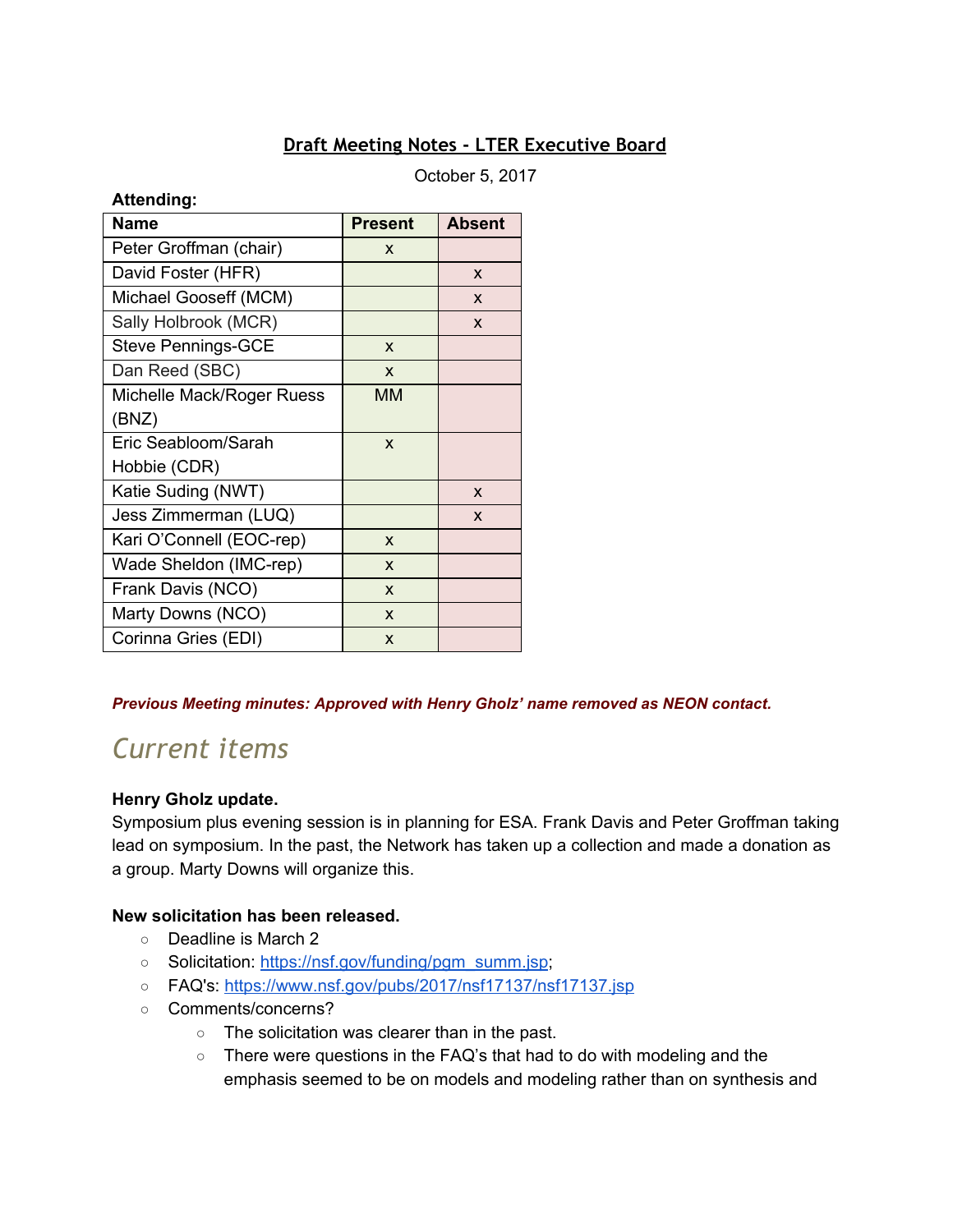predictive understanding. Specifically, modeling was described as a goal of LTER and that hasn't been the case in the past.

- Data management is no longer solely in PASTA, can also deposit data in other broadly recognized repositories. NSF has been moving that direction for a while, with the emergence of the Arctic Data Center and BCO-DMO, most sites are working to establish connections so that data can be deposited in one place and searched across locations.
- $\circ$  Is there a need for the Executive Board to raise any questions with the NSF Working Group?
- Marty will poll the renewing sites for any additional concerns.

**NCO update:** NSF wants a mid-term Review of the NCO (January)

## **Draft lternet web site designs (Marty)**

- Home page: <http://dev.ndic.com/work/LTER/LTER-6E.jpg>
- Interior Page: <http://dev.ndic.com/work/LTER/LTER-Inside01.jpg>
- $\circ$  These are still design mock-ups. We need approval before they will move on to a fully functional site. Stories running in sidebars will relate to topics of main pages.
- Are the categories right? Have I left off important things?
- Responses:
	- Generally positive.
	- Categories are not fully parallel. At Cedar Creek, for instance, most observations are on experiments. Maybe using verbs instead would help.
	- Need more time to look it over, with specific questions. Marty Downs will share outline of structure with home page mock-ups.

**Draft network diagram (for framing governance pages on the LTER site)**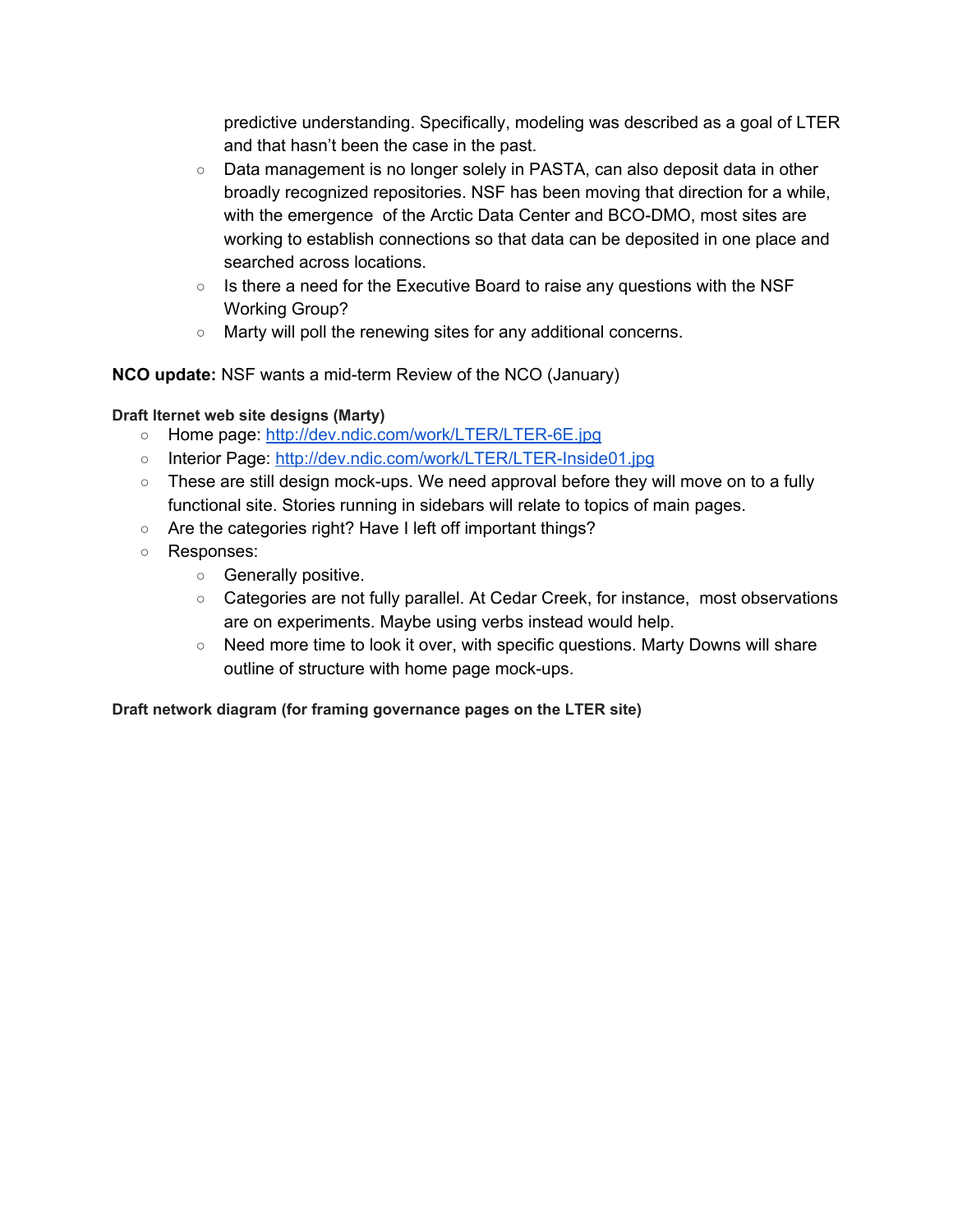

Long-term Ecological Research (LTER) sites<br>pursue theoretical and applied research on<br>ecological phenomena that play out over decades, including rare and extreme events. shifting baselines, and legacies of past environmental change.

With its broad geographic distribution common scientific themes, and careful data common scientific therms, and carendo state of the state of the state of the state ideal structure for synthetic ecology, which is facilitated by the Network Communication Office (NCO) and the Environmental Data Initiative (EDI) through the Synthesis Working Groups (SWG).

NSF directly funds the operations of the

Environmental Data Initiative



 $\circ$ 

○ Discussion :

foundations

- Who is this for? Web site users. People both inside and outside the Network.
- EB and science council seem like they should be closer to sites and NCO/EDI further away.
- But NCO and EDI interact directly and frequently with the sites.
- Maybe what's needed is two diagrams. Mostly, people just need to know the bodies involved. Not who belongs where.
- Marty will share with the committee for feedback by end of next week.

# **Committee structure & funding proposal (Frank)**

- The Network Communications Office has about 50K to support Network governance. We are proposing that each committee have a budget every year coming out of that 50K. They would start each year knowing what they had to spend and could plan based on that.
- $\circ$  One major need is for the Information Manager's Meeting -- that would be about \$25K.
- $\circ$  ILTER Committee also needs to be able to maintain some kind of dues schedule and travel to the coordinating committee meeting.
- Education and Outreach Committee would get about \$8K
- Funds would be bankable from year-to-year, as long as they didn't carry over beyond the NCO renewal.
- Advantages: It allows the information managers to meet, starts to address ILTER and is not too much trouble to administer.
- Committee representatives would like to run it by their committees before voting.

#### **○ LTER-NSF symposium**

- Date: April 19, 2018
- Suggested topic is a focus on coastal and marine sites, with the understanding that future symposia will also have focus in other areas
- $\circ$  A proposed theme has been approved by the NSF working group and NSF public affairs, pending EB approval: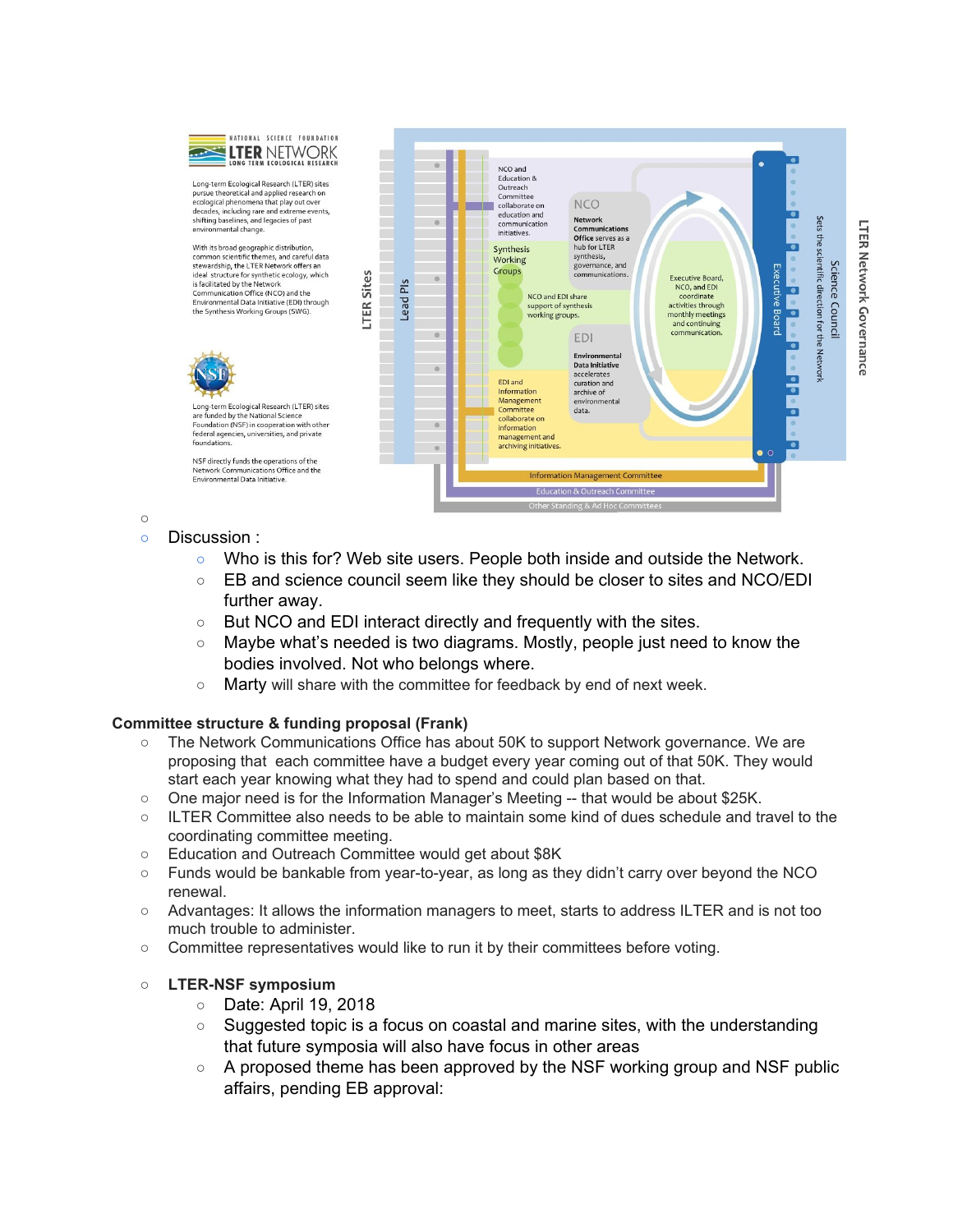Understanding our Ocean Connections: The Role of Long-Term Ecological Research

- Advantages: It's much easier to know who to target for outreach on media, agency partners, etc. Allows a tighter focus.
- Disadvantages: Runs the risk of leaving the impression that that's all the Network is about. Distracting from cutting edge science.
- Discussion:
	- Would need to have a good synthetic introduction and wrap up to be sure the breadth of the Network science is understood
	- We haven't had much success in reaching out to press and agencies in the past. Trying to reach them can become a distraction from presenting our best science to NSF.
	- The fact that the Working Group assigned the symposium to public affairs suggests that's where they think the value is.
	- Presenting a symposium that is all about oceans is selecting for just geoscience attendees.
	- Yes, but a larger percentage of geoscience will have to be there. And we'll get to present more of our most relevant science to an audience that cares about it.
	- What if we propose 3 themes that cut across ecosystems and ask working group to pick the most interesting to them?

### ----------------------------------------------------------------------------------------------------------------

# **Deferred to next month**

- ASM theme: Maybe "Demystifying Synthesis." In any case, something synthesis-related.
	- Plenary speakers and workshops will aim to inspire and inform WRT the different aspects of synthesis: Next generation data analysis; science of team science; integrated communication all, of course, with an ecological flavor.
	- Recommendations for speakers and/or workshops are welcome
- EDI update
- IM Committee update
- Education/Outreach Committee update
- Science Council 2018:
	- Date: May 15-18 at NTL
	- Locations are secured
	- Need a program committee
	- Proposed theme (based in SC discussion) is Land Use/Land Cover Change
	- We discussed many possible changes to the structure of this meeting at this year's science council. (bringing data , setting up working groups before the meeting, defining who the "second" should be) Are there any that we want to try and implement?
- EB Chair Nominating Committee